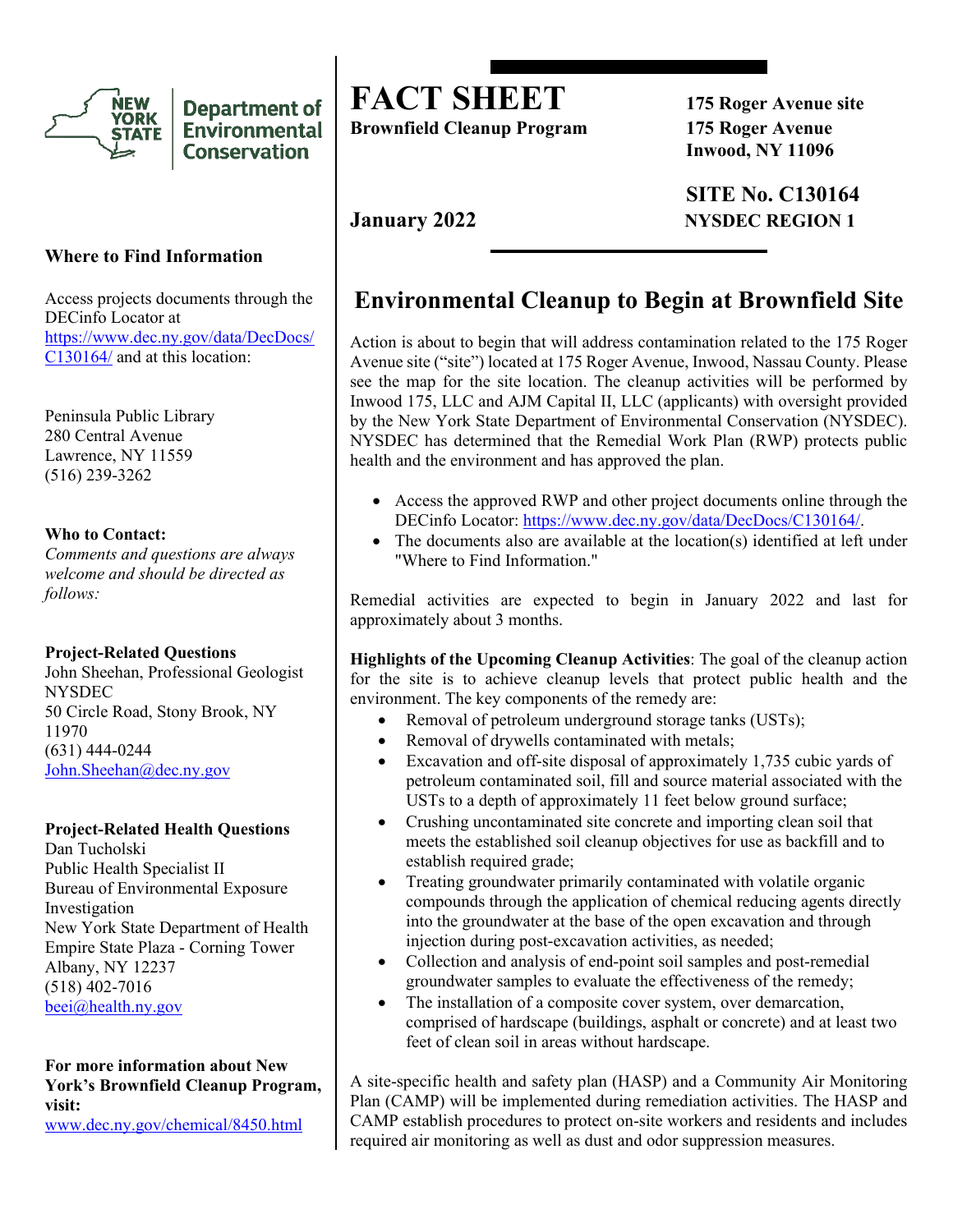175 Roger Avenue (Site No.: C130164) January 2022 Fact Sheet (Page **2**)

# BROWNFIELD CLEANUP PROGRAM

**Next Steps:** After the applicants complete the cleanup activities, they will prepare a Final Engineering Report (FER) and submit it to NYSDEC. The FER will describe the cleanup activities completed and certify that cleanup requirements have been achieved or will be achieved.

When NYSDEC is satisfied that cleanup requirements have been achieved or will be achieved for the site, it will approve the Final Engineering Report. NYSDEC will then issue a Certificate of Completion to the applicants. The applicants would be able to redevelop the site in conjunction with receiving a Certificate of Completion. In addition, the applicants would be eligible for tax credits to offset the costs of performing cleanup activities and for redevelopment of the site.

NYSDEC will issue a fact sheet that describes the content of the Final Engineering Report. The fact sheet will identify any institutional controls (for example, deed restrictions) or engineering controls (for example, a site cap) necessary at the site in relation to the issuance of the Certificate of Completion.

**Site Description:** The vacant 4.85-acre site is located at 175 Roger Avenue, Inwood in the Town of Hempstead, Nassau County. The site is bordered to the north by Roger Avenue, with a parking lot (a former oil terminal) to the northwest, and a gravel/soil recycling facility and commercial buildings to the northeast. South of the site are residential properties, followed by Bayview Avenue. The site is bordered to the east by Gates Avenue.

The site was used as a sheet metal fabrication factory beginning in 1961. Rockaway Metal Products occupied the site from approximately 1971 through 1987, during which time they reportedly improperly stored and disposed of hazardous waste at the site. In order to address these hazardous conditions, the USEPA conducted an Emergency Removal Action in August 1993. Nassau County then took ownership of the site, which has since remained unoccupied. The former 155,000 square foot, one-story, site building was demolished in 2018.

The site was previously in the BCP from 2008 to 2013. The applicant, Cargo Ventures LLC, completed the Remedial Investigation phase of the program, after which they opted out of the program. The site remained dormant until the

current applicant agreed to purchase the property from Nassau County in 2017. Site redevelopment is anticipated as warehousing.

Additional site details, including environmental and health assessment summaries, are available on NYSDEC's Environmental Site Remediation Database (by entering the site ID, C130164) at:

<https://www.dec.ny.gov/cfmx/extapps/derexternal/index.cfm?pageid=3>

**Brownfield Cleanup Program:** New York's Brownfield Cleanup Program (BCP) encourages the voluntary cleanup of contaminated properties known as "brownfields" so that they can be reused and redeveloped. These uses include recreation, housing, business or other uses. A brownfield site is any real property where a contaminant is present at levels exceeding the soil cleanup objectives or other health-based or environmental standards, criteria or guidance adopted by DEC that are applicable based on the reasonably anticipated use of the property, in accordance with applicable regulations.

For more information about the BCP, visit: <https://www.dec.ny.gov/chemical/8450.html>

*We encourage you to share this fact sheet with neighbors and tenants, and/or post this fact sheet in a prominent area of your building for others to see.*

**Stay Informed With DEC Delivers** Sign up to receive site updates by email: [www.dec.ny.gov/chemical/61092.html](https://www.dec.ny.gov/chemical/61092.html)

Note: Please disregard if you already have signed up and received this fact sheet electronically.

### **DECinfo Locator**

Interactive map to access DEC documents and public data about the environmental quality of specific sites:<https://www.dec.ny.gov/pubs/109457.html>